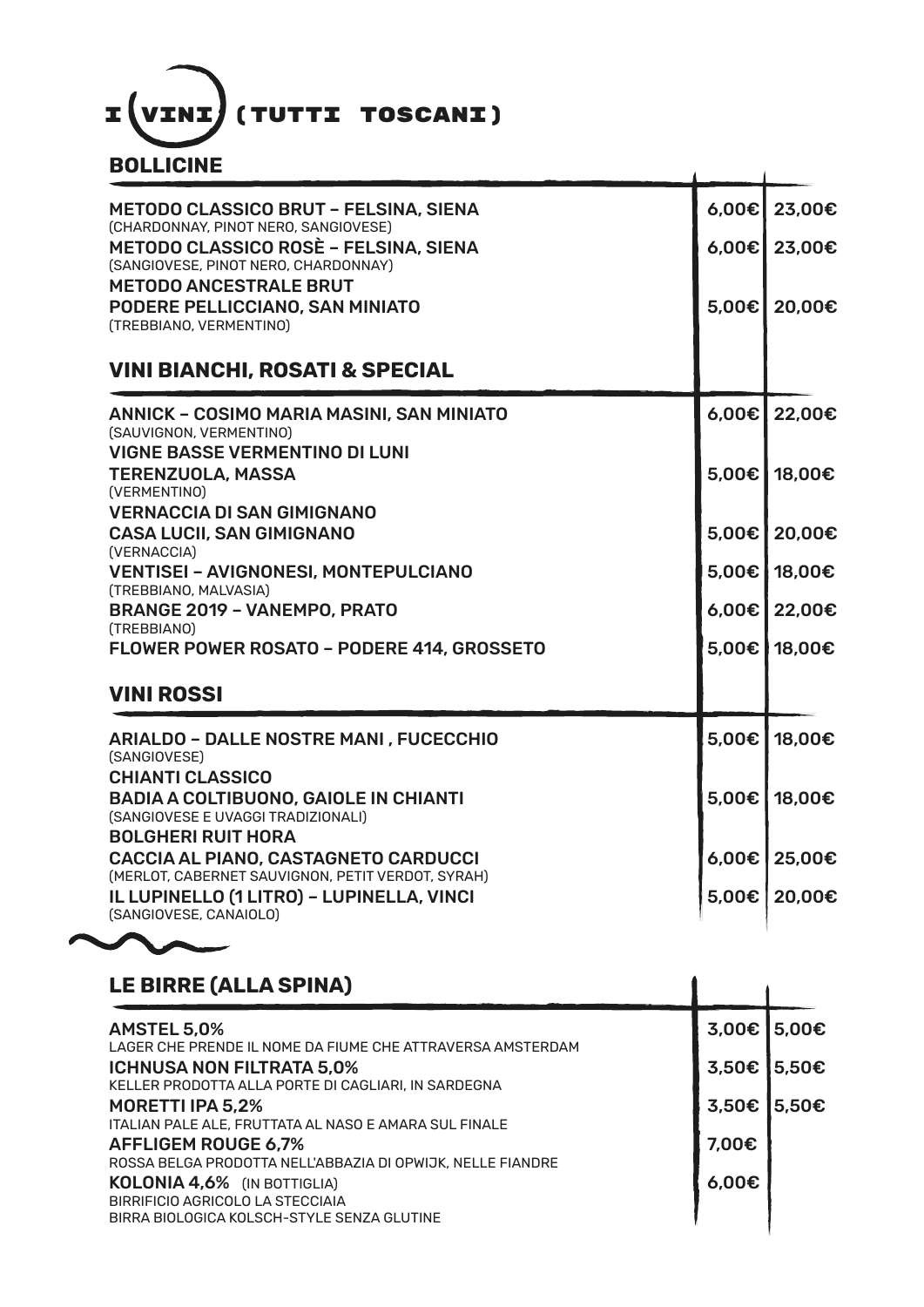

## **GRANDI CLASSICI**

ALCOLICI / ANALCOLICI DA 5 A 8 € **PREMIUM 10€** 

## **QUELLI DELLA SERRA**

| <b>CRUNCH</b>                                                                                          | €9 |
|--------------------------------------------------------------------------------------------------------|----|
| WHISKY, ESTRATTO DI ARANCIA, LIMONE, ZUCCHERO, ALBUME<br><b>MINA</b>                                   | €9 |
| GIN, CHAMBORD, LIMONE, AGAVE, CONFETTURA DI LAMPONI, PEPE DI SICHUAN, ALBUME<br><b>AMARO DEL MONTU</b> | €8 |
| VODKA, AMARO DEL CAPO HOT, MARACUJA, LIMONE, ESTRATTO DI ARANCIA                                       |    |
| <b>FLORA</b><br>GIN, VANIGLIA, INFUSO ALL'IBISCO, LIMONE, TONICA                                       | €8 |
| <b>MAC</b>                                                                                             | €8 |
| TEQUILA REPOSADO, LIQUORE ARANCIA, CONFETTURA DI ARANCE AMARE,<br>LIME, AGAVE, SALE, ANGOSTURA         |    |
| <b>LUCANICO</b>                                                                                        | €8 |
| AMARO LUCANO, GIN, LIMONE ZUCCHERO, SALVIA<br><b>BUONGIORNO</b>                                        | €8 |
| GIN, CARPANO ROSSO, CAMPARI BITTER, LIQUORE CACAO, CAFFE'                                              |    |
| <b>PAPERONE</b><br>VODKA, PEPERONE, LIME, ZUCCHERO                                                     | €8 |
| <b>BARBARA</b><br>RABARBARO, GIN, LIMONE, BIRRA AL GINGER                                              | €8 |
| <b>B'HOT</b>                                                                                           | €8 |
| VODKA, LIQUORE PESCA, LIMONE, ZUCCHERO, TABASCO                                                        |    |
|                                                                                                        |    |
| I CALDI DELLA SERRA                                                                                    |    |
| <b>CAFFE' ALL'ITALIANA</b>                                                                             | €7 |
| DISARONNO AMARETTO, CAFFE', PANNA MONTATA                                                              |    |
| <b>IRISH COFFEE</b><br>WHISKY IRLANDESE, CAFFE', ZUCCHERO, PANNA MONTATA                               | €7 |
| <b>HOT BUT GOLD</b>                                                                                    | €7 |
| DRAMBUIE, VINO BIANCO, CANNELLA, MELA<br><b>GUATEMALA</b>                                              | €7 |
| RUM CONTINENTAL, CIOCCOLATA CALDA, PEPERONCINO, ZUCCHERO                                               |    |
|                                                                                                        |    |
| NO<br><b>AFFUMICATURA!</b>                                                                             |    |
|                                                                                                        |    |
| VI<br>PROVA I TUOI<br><b>COCKTAIL PREFERITI</b>                                                        |    |
| TÀ<br><b>AFFUMICATI!</b>                                                                               |    |
|                                                                                                        |    |